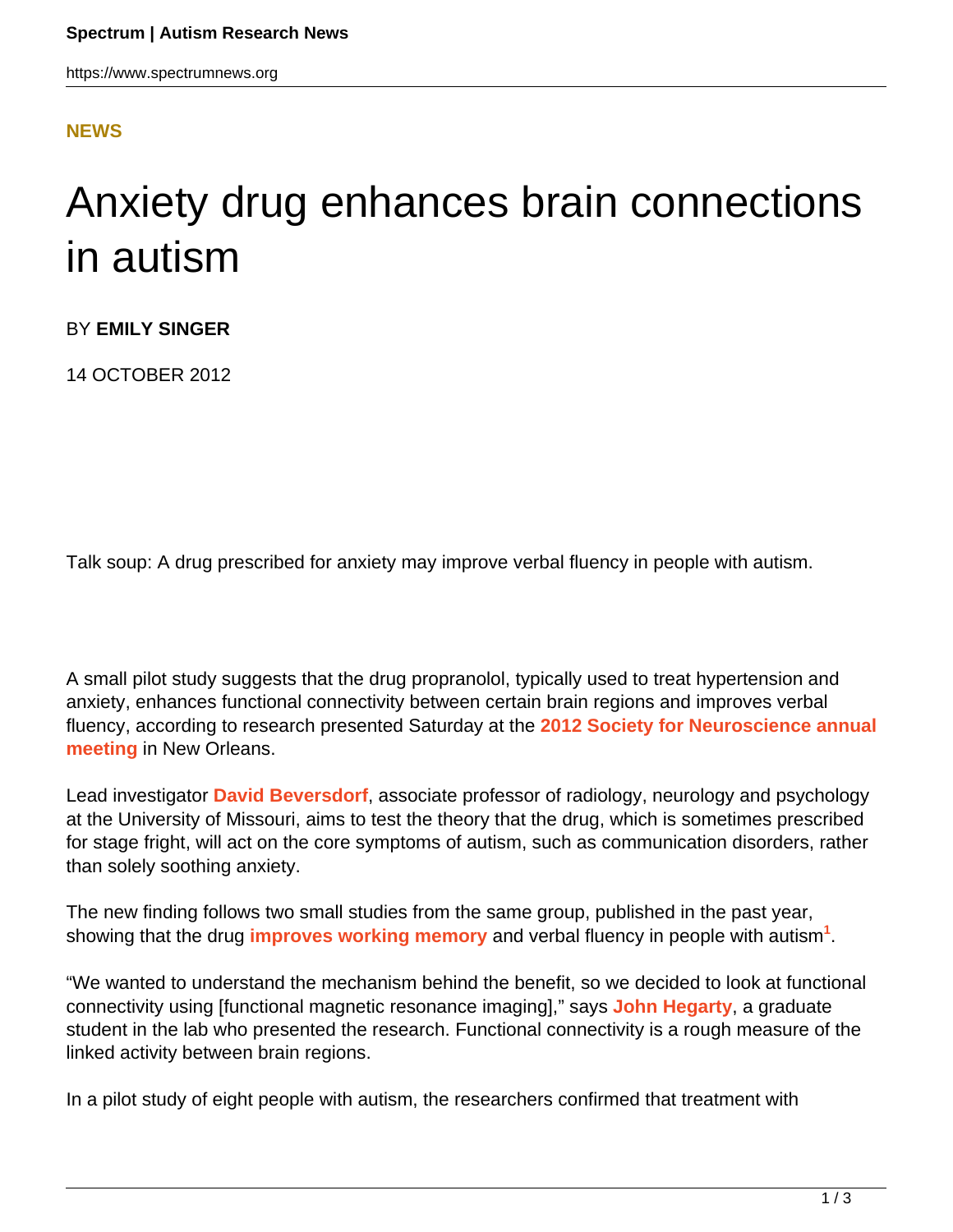propranolol improves performance on a challenging verbal task. The participants were given three words, such as 'dew,' 'comb' and 'bee,' and asked to come up with a word that could pair with all three — in this case, honey.

The participants performed significantly better when given the drug than they did when given either placebo or nadolol. The latter is a drug that affects heart rate and blood pressure similarly to propranolol but, unlike propranolol, does not cross the blood-brain barrier.

## **Functional links:**

The researchers also measured functional connectivity as the participants performed the test. A number of regions involved in verbal fluency — the inferior frontal cortex, the fusiform gyrus, the middle temporal lobe and the posterior parietal lobe — appeared more highly connected when they took the drug.

When taking the drug, the more the child improved on the test, the more greatly enhanced the functional connectivity in their brains, the researchers said.

The researchers said they controlled for the effects of head motion, which can **[sometimes skew](../1%20-%20For%20AM/sfari.org/news-and-opinion/news/2012/movement-during-brain-scans-may-lead-to-spurious-patterns) [results](../1%20-%20For%20AM/sfari.org/news-and-opinion/news/2012/movement-during-brain-scans-may-lead-to-spurious-patterns)** in functional connectivity studies.

When taking propranolol, the participants also performed better on a social interaction test, sharing more information and making more eye contact. People with autism often fixate more on the mouth than others do, and treatment with propranolol appears to decrease that fixation. However, the drug failed to improve performance on a test of visual memory, in which the participants had to remember an image and draw it after a certain period of time.

Researchers caution that given the small size of the study, the findings are preliminary. They are planning a larger study that compares 20 people with autism and 20 controls given both propranolol and placebo in turn. They aim to look at whether functional connectivity or other factors such as heart rate variability will predict who is most likely to respond to the drug.

If propranolol proves effective in this group, they plan to run a larger clinical trial.

It's not clear why or how the drug has these benefits, and whether the benefits are tied to the antianxiety effect. Propranolol blocks the chemical messenger norepinephrine, which is involved in the body's stress response.

One theory is that when a person is under stress, norepinephrine triggers the brain to be hyperfocused on getting out of the stressful situation. "That means it's harder to associate loosely connected networks, so you perform worse on tasks of cognitive flexibility," says Hegarty.